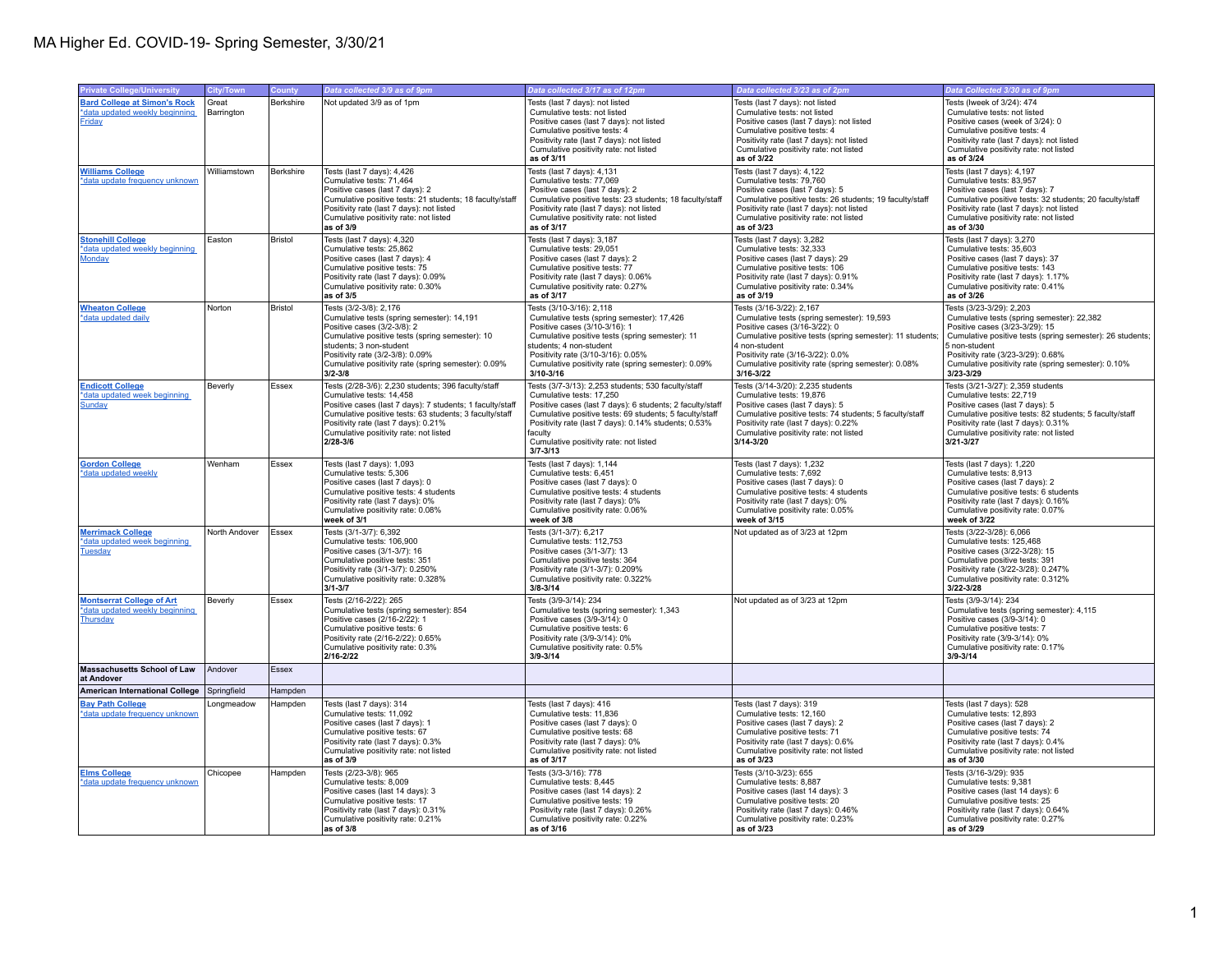| <b>Private College/University</b>                                                   | City/Town              | County                 | Data collected 3/9 as of 9pm                                                                                                                                                                                                                                                                              | Data collected 3/17 as of 12pm                                                                                                                                                                                                                                                                          | Data collected 3/23 as of 2pm                                                                                                                                                                                                                                                                  | Data Collected 3/30 as of 9pm                                                                                                                                                                                                                                                                                         |
|-------------------------------------------------------------------------------------|------------------------|------------------------|-----------------------------------------------------------------------------------------------------------------------------------------------------------------------------------------------------------------------------------------------------------------------------------------------------------|---------------------------------------------------------------------------------------------------------------------------------------------------------------------------------------------------------------------------------------------------------------------------------------------------------|------------------------------------------------------------------------------------------------------------------------------------------------------------------------------------------------------------------------------------------------------------------------------------------------|-----------------------------------------------------------------------------------------------------------------------------------------------------------------------------------------------------------------------------------------------------------------------------------------------------------------------|
| <b>Springfield College</b><br>*data update frequency unknown                        | Springfield            | Hampden                | Tests (3/2-3/3): 1,225<br>Cumulative tests: 11,941<br>Positive cases (3/2-3/3): 5<br>Cumulative positive tests: 65<br>Positivity rate (3/2-3/3): 0.408%<br>Cumulative positivity rate: 0.544%<br>$3/2 - 3/3$                                                                                              | Tests (3/9-3/11): 1,703<br>Cumulative tests: 14,723<br>Positive cases (3/9-3/11): 3<br>Cumulative positive tests: 73<br>Positivity rate (3/9-3/11): 0.176%<br>Cumulative positivity rate: 0.496%<br>$3/9 - 3/11$                                                                                        | Tests (3/9-3/17): 3,497<br>Cumulative tests: 16,517<br>Positive cases (3/9-3/17): 7<br>Cumulative positive tests: 77<br>Positivity rate (3/9-3/17): 0.20%<br>Cumulative positivity rate: 0.466%<br>as of 3/19                                                                                  | Tests (last 7 days): 1,403<br>Cumulative tests: 20,335<br>Positive cases (last 7 days): 15<br>Cumulative positive tests: 124<br>Positivity rate (last 7 days): 1.07%<br>Cumulative positivity rate: 0.61%<br>as of 3/30                                                                                               |
| <b>Western New England</b><br><b>University</b><br>*data updated every Thursday     | Springfield            | Hampden                | Tests (last 7 days): not listed<br>Cumulative tests: 6,756<br>Positive cases (last 7 days): not listed<br>Cumulative positive tests: 173<br>Positivity rate (last 7 days): not listed<br>Cumulative positivity rate: not listed<br>as of 3/5                                                              | Tests (last 7 days): not listed<br>Cumulative tests: 7,820<br>Positive cases (last 7 days): not listed<br>Cumulative positive tests: 199<br>Positivity rate (last 7 days): not listed<br>Cumulative positivity rate: not listed<br>as of 3/12                                                           | Tests (last 7 days): not listed<br>Cumulative tests: 9.641<br>Positive cases (last 7 days): not listed<br>Cumulative positive tests: 231<br>Positivity rate (last 7 days): not listed<br>Cumulative positivity rate: not listed<br>as of 3/19                                                  | Tests (last 7 days): not listed<br>Cumulative tests: 11,238<br>Positive cases (last 7 days): not listed<br>Cumulative positive tests: 274<br>Positivity rate (last 7 days): not listed<br>Cumulative positivity rate: not listed<br>as of 3/26                                                                        |
| <b>Amherst College</b><br>*data updated M-F, week<br>beginning Sunday               | Amherst                | Hampshire              | Tests (last 7 days): not listed<br>Cumulative tests: 18,043<br>Positive cases (last 7 days): not listed<br>Cumulative positive tests: 18 students; 1 faculty; 7 staff<br>Positivity rate (last 14 days): 0.11%<br>Cumulative positivity rate: not listed<br>as of 3/9                                     | Tests (last 7 days): not listed<br>Cumulative tests: 24,011<br>Positive cases (last 7 days); not listed<br>Cumulative positive tests: 19 students; 1 faculty; 10<br>staff<br>Positivity rate (last 14 days): 0.05%<br>Cumulative positivity rate: not listed<br>as of 3/17                              | Tests (last 7 days): not listed<br>Cumulative tests: 27,585<br>Positive cases (last 7 days); not listed<br>Cumulative positive tests: 19 students; 1 faculty; 10 staff<br>Positivity rate (last 14 days): 0.04%<br>Cumulative positivity rate: not listed<br>as of 3/23                        | Tests (last 7 days): not listed<br>Cumulative tests: 32,123<br>Positive cases (last 7 days): not listed<br>Cumulative positive tests: 20 students; 1 faculty; 10 staff<br>Positivity rate (last 14 days): 0.01%<br>Cumulative positivity rate: not listed<br>as of 3/30                                               |
| <b>Mount Holyoke College</b><br>*data updated M-F                                   | South Hadley           | Hampshire              | Tests (last 7 days): 1,367 students; 505 employees<br>Cumulative tests: 27,014<br>Positive cases (last 7 days): 2 students; 1 employee<br>Cumulative positive tests: 41<br>Positivity rate (last 7 days): 0.146% for students;<br>0.198% for employees<br>Cumulative positivity rate: 0.152%<br>as of 3/9 | Tests (last 7 days): 1,353 students; 499 employees<br>Cumulative tests: 29,333<br>Positive cases (last 7 days): 1 student; 1 employee<br>Cumulative positive tests: 42<br>Positivity rate (last 7 days): 0.074% for students; 0.2%<br>for employees<br>Cumulative positivity rate: 0.143%<br>as of 3/16 | Not updated as of 3/23 at 2pm                                                                                                                                                                                                                                                                  | Tests (last 7 days): 1,342 students; 506 employees<br>Cumulative tests: 32,666<br>Positive cases (last 7 days): 0 student; 0 employee; 1<br>affiliate<br>Cumulative positive tests: 43<br>Positivity rate (last 7 days): 0.0% for students; 0.0% for<br>employees<br>Cumulative positivity rate: 0.132%<br>as of 3/30 |
| <b>Smith College</b><br>*data updated twice weekly                                  | Northampton            | Hampshire              | Tests (last 7 days): 3,764<br>Cumulative tests: 48,491<br>Positive cases (last 7 days): 1<br>Cumulative positive tests: 10 students; 22 employees<br>Positivity rate (last 14 days): 0.03%<br>Cumulative positivity rate: not listed<br>as of 3/9                                                         | Tests (last 7 days): 4,888<br>Cumulative tests: 54,650<br>Positive cases (last 7 days): 1<br>Cumulative positive tests: 10 students; 24 employees<br>Positivity rate (last 14 days): 0.04%<br>Cumulative positivity rate: not listed<br>as of 3/16                                                      | Tests (last 7 days): 5,537<br>Cumulative tests: 59,468<br>Positive cases (last 7 days): 0<br>Cumulative positive tests: 10 students; 24 employees<br>Positivity rate (last 14 days): 0.02%<br>Cumulative positivity rate: not listed<br>as of 3/22                                             | Tests (last 7 days): 5,574<br>Cumulative tests: 64,002<br>Positive cases (last 7 days): 1<br>Cumulative positive tests: 10 students; 25 employees<br>Positivity rate (last 14 days): 0.03%<br>Cumulative positivity rate: not listed<br>as of 3/29                                                                    |
| <b>Hampshire College</b><br>*data updated week beginning<br>Wednesday               | Amherst                | Hampshire              | Tests (2/25-3/3): 548<br>Cumulative tests: 4,124<br>Positive cases (2/25-3/3): 2<br>Cumulative positive tests: 3<br>Positivity rate (2/25-3/3): 0.36%<br>Cumulative positivity rate: 0.07%<br>$2/25 - 3/3$                                                                                                | Tests (3/4-3/10): 539<br>Cumulative tests: 4,663<br>Positive cases (3/4-3/10): 1<br>Cumulative positive tests: 4<br>Positivity rate (3/4-3/10): 0.19%<br>Cumulative positivity rate: 0.08%<br>$3/4 - 3/10$                                                                                              | Tests (3/11-3/18): 539<br>Cumulative tests: 5,202<br>Positive cases (3/11-3/18): 1<br>Cumulative positive tests: 5<br>Positivity rate (3/11-3/18): 0.19%<br>Cumulative positivity rate: 0.10%<br>$3/11 - 3/18$                                                                                 | Tests (3/19-3/25): 528<br>Cumulative tests: 5,730<br>Positive cases (3/19-3/25): 0<br>Cumulative positive tests: 5<br>Positivity rate (3/19-3/25): 0.0%<br>Cumulative positivity rate: 0.09%<br>3/19-3/25                                                                                                             |
| <b>Bentley University</b><br>*data update frequency unknown                         | Waltham                | Middlesex              | Tests (3/2-3/8): 5,103<br>Cumulative tests: 31,991<br>Positive cases (last 7 days): not listed<br>Cumulative positive tests: 165<br>Positivity rate (last 7 days): 1.05%<br>Cumulative positivity rate: 0.53%<br>as of 3/8                                                                                | Tests (3/2-3/8): 4,762<br>Cumulative tests: 36,757<br>Positive cases (last 7 days): not listed<br>Cumulative positive tests: 207<br>Positivity rate (last 7 days): 0.89%<br>Cumulative positivity rate: 0.58%<br>as of 3/17                                                                             | Tests (3/17-3/22): 3,794<br>Cumulative tests: 41,261<br>Positive cases (last 7 days): not listed<br>Cumulative positive tests: 243<br>Positivity rate: 0.54%<br>Cumulative positivity rate: 0.60%<br>as of 3/22                                                                                | Tests (3/25-3/30): 3,751<br>Cumulative tests: 45,883<br>Positive cases (last 7 days): not listed<br>Cumulative positive tests: 264<br>Positivity rate: 0.46%<br>Cumulative positivity rate: 0.59%<br>as of 3/30                                                                                                       |
| <b>Boston College</b><br>*data updated T-F, week<br>beginning Monday                | Chestnut Hill          | Middlesex              | Tests (3/1-3/7): 12,438<br>Cumulative tests: 219,618<br>Positive cases (3/1-3/7): 37<br>Cumulative positive tests: 905<br>Positivity rate (3/1-3/7): 0.29%<br>Cumulative positivity rate: 0.42%<br>$3/1 - 3/7$                                                                                            | Tests (3/8-3/14): 13,522<br>Cumulative tests: 233,320<br>Positive cases (3/8-3/14): 37<br>Cumulative positive tests: 944<br>Positivity rate (3/8-3/14): 0.27%<br>Cumulative positivity rate: 0.40%<br>3/8-3/14                                                                                          | Tests (3/15-3/21): 12,522<br>Cumulative tests: 246,162<br>Positive cases (3/15-3/21): 38<br>Cumulative positive tests: 1.042<br>Positivity rate (3/15-3/21): 0.3%<br>Cumulative positivity rate: 0.39%<br>$3/15 - 3/21$                                                                        | Tests (3/22-3/28): 12,660<br>Cumulative tests: 268,139<br>Positive cases (3/22-3/28): 63<br>Cumulative positive tests: 1.071<br>Positivity rate (3/22-3/28): 0.49%<br>Cumulative positivity rate: 0.39%<br>3/22-3/28                                                                                                  |
| <b>Brandels University</b><br>*data updated daily, week<br>beginning Sunday         | Waltham                | Middlesex              | Tests (week of 2/28): 6,013<br>Cumulative tests: 97,516 students; 36,466 faculty/staff<br>Positive cases (last 7 days): 3 students; 0 faculty/staff<br>Cumulative positive tests: not listed<br>Positivity rate (last 7 days): 0.02%<br>Cumulative positivity rate: not listed<br>as of 3/9               | Tests (week of 3/7): 6,099<br>Cumulative tests: 102,159 students; 38,041 faculty/staff<br>Positive cases (last 7 days): 5 students; 3 faculty/staff<br>Cumulative positive tests: not listed<br>Positivity rate (last 7 days): 0.2%<br>Cumulative positivity rate: not listed<br>as of 3/16             | Tests (week of 3/14): 6,323<br>Cumulative tests: 107,085 students; 39,511 faculty/staff<br>Positive cases (last 7 days): 21 students; 1 faculty/staff<br>Cumulative positive tests: not listed<br>Positivity rate (last 7 days): 0.35%<br>Cumulative positivity rate: not listed<br>as of 3/22 | Tests (week of 3/21): 6,256<br>Cumulative tests: 110,626 students; 40,569 faculty/staff<br>Positive cases (last 7 days): 9 students; 1 faculty/staff<br>Cumulative positive tests: not listed<br>Positivity rate (last 7 days): 0.15%<br>Cumulative positivity rate: not listed<br>as of 3/29                         |
| <b>Cambridge College</b>                                                            | Cambridge              | Middlesex              |                                                                                                                                                                                                                                                                                                           |                                                                                                                                                                                                                                                                                                         |                                                                                                                                                                                                                                                                                                |                                                                                                                                                                                                                                                                                                                       |
| <b>Harvard University</b><br>*data updated daily<br><b>Harvard Extension School</b> | Cambridge<br>Cambridge | Middlesex<br>Middlesex | Tests (last 7 days): 16,700<br>Cumulative tests: 428,980<br>Positive cases (last 7 days): 12<br>Cumulative positive tests: 771<br>Positivity rate (last 7 days): 0.07%<br>Cumulative positivity rate: not listed<br>as of 3/9                                                                             | Tests (last 7 days): 17,699<br>Cumulative tests: 234,955 students; 217,749<br>faculty/staff<br>Positive cases (last 7 days): 15<br>Cumulative positive tests: 283 students; 509<br>faculty/staff<br>Positivity rate (last 7 days): 0.08%<br>Cumulative positivity rate: not listed<br>as of 3/17        | Tests (last 7 days): 18,193<br>Cumulative tests: 107,396 students; 225,071 faculty/staff<br>Positive cases (last 7 days): 25<br>Cumulative positive tests: 298 students; 518 faculty/staff<br>Positivity rate (last 7 days): 0.14%<br>Cumulative positivity rate: not listed<br>as of 3/22     | Tests (last 7 days): 18,922<br>Cumulative tests: 112,890 students; 233,972 faculty/staff<br>Positive cases (last 7 days): 28<br>Cumulative positive tests: 249 students; 527 faculty/staff<br>Positivity rate (last 7 days): 0.15%<br>Cumulative positivity rate: not listed<br>as of 3/29                            |
|                                                                                     |                        |                        |                                                                                                                                                                                                                                                                                                           |                                                                                                                                                                                                                                                                                                         |                                                                                                                                                                                                                                                                                                |                                                                                                                                                                                                                                                                                                                       |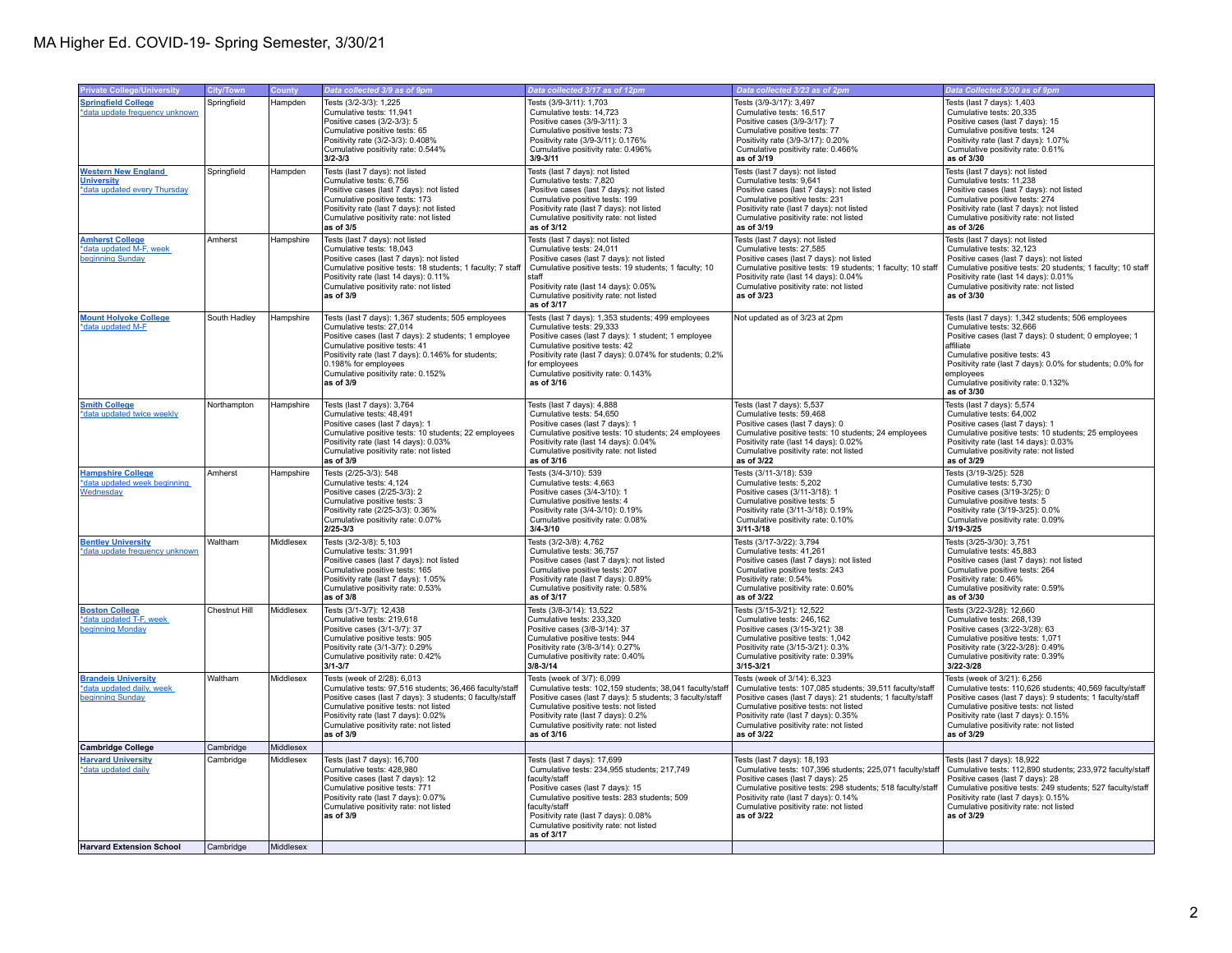| <b>Private College/University</b>                                             | City/Town        | County    | Data collected 3/9 as of 9pm                                                                                                                                                                                                                                                                                                                                                                                                                                                                              | Data collected 3/17 as of 12pm                                                                                                                                                                                                                                                                                                                                                                                                                                                                             | Data collected 3/23 as of 2pm                                                                                                                                                                                                                                                                                                                                                                                                                                                                             | Data Collected 3/30 as of 9pm                                                                                                                                                                                                                                                                                                                                                                                                                                                                              |
|-------------------------------------------------------------------------------|------------------|-----------|-----------------------------------------------------------------------------------------------------------------------------------------------------------------------------------------------------------------------------------------------------------------------------------------------------------------------------------------------------------------------------------------------------------------------------------------------------------------------------------------------------------|------------------------------------------------------------------------------------------------------------------------------------------------------------------------------------------------------------------------------------------------------------------------------------------------------------------------------------------------------------------------------------------------------------------------------------------------------------------------------------------------------------|-----------------------------------------------------------------------------------------------------------------------------------------------------------------------------------------------------------------------------------------------------------------------------------------------------------------------------------------------------------------------------------------------------------------------------------------------------------------------------------------------------------|------------------------------------------------------------------------------------------------------------------------------------------------------------------------------------------------------------------------------------------------------------------------------------------------------------------------------------------------------------------------------------------------------------------------------------------------------------------------------------------------------------|
| <b>Lasell College</b><br>*data updated daily                                  | Newton           | Middlesex | Tests (last 7 days): not listed<br>Cumulative tests: 8,887 students; 2,476 employees;<br>Positive cases (last 7 days): 0<br>Cumulative positive tests: 37<br>Positivity rate (average daily): 0.37%<br>Cumulative positivity rate: 0.22%<br>as of 3/8                                                                                                                                                                                                                                                     | Tests (last 7 days): not listed<br>Cumulative tests: 10,578 students; 3,887 employees;<br>1.244 village<br>Positive cases (last 7 days): 2<br>Cumulative positive tests: 19 students; 12 employees; 9<br>village<br>Positivity rate (average daily): 0.37%<br>Cumulative positivity rate: 0.22%<br>as of 3/16                                                                                                                                                                                              | Tests (last 7 days): not listed<br>Cumulative tests: 11,611 students; 3,049 employees;<br>1.316 other<br>Positive cases (last 7 days): 0<br>Cumulative positive tests: 19 students; 12 employees; 9<br>village<br>Positivity rate (average daily): 0.32%<br>Cumulative positivity rate: 0.16%<br>as of 3/22                                                                                                                                                                                               | Tests (last 7 days): not listed<br>Cumulative tests: 13,343 students; 3,331 employees;<br>2.727 other<br>Positive cases (last 7 days): 1<br>Cumulative positive tests: 19 students; 12 employees; 9<br><i>r</i> illage<br>Positivity rate (average daily): 0.30%<br>Cumulative positivity rate: 0.15%<br>as of 3/29                                                                                                                                                                                        |
| <b>Lesley University</b>                                                      | Cambridge        | Middlesex |                                                                                                                                                                                                                                                                                                                                                                                                                                                                                                           |                                                                                                                                                                                                                                                                                                                                                                                                                                                                                                            |                                                                                                                                                                                                                                                                                                                                                                                                                                                                                                           |                                                                                                                                                                                                                                                                                                                                                                                                                                                                                                            |
| <b>Massachusetts Institute of</b><br><b>Technology</b><br>*data updated daily | Cambridge        | Middlesex | Tests (last 7 days): 12,877 students; 8,119 employees;<br>2,516 affiliates<br>Cumulative tests: 205,405 students; 179,665<br>employees; 49,655 affiliates<br>Positive cases (last 7 days): 22 students; 8 employees;<br>4 affiliates<br>Cumulative positive tests: 283 students; 348<br>employees; 140 affiliates<br>Positivity rate (last 7 days): 0.17% students; 0.10%<br>employees; 0.16% affiliates<br>Cumulative positivity rate: 0.14% students; 0.19%<br>employees; 0.28% affiliates<br>as of 3/9 | Tests (last 7 days): 12,237 students; 7,581 employees;<br>2,375 affiliates<br>Cumulative tests: 218,267 students; 188,360<br>employees; 52,174 affiliates<br>Positive cases (last 7 days): 16 students; 9 employees;<br>7 affiliates<br>Cumulative positive tests: 309 students; 369<br>employees; 152 affiliates<br>Positivity rate (last 7 days): 0.13% students; 0.12%<br>employees; 0.29% affiliates<br>Cumulative positivity rate: 0.14% students; 0.20%<br>employees; 0.29% affiliates<br>as of 3/17 | Tests (last 7 days): 12,149 students; 7,973 employees;<br>2,530 affiliates<br>Cumulative tests: 230,147 students; 195,907 employees:<br>54.564 affiliates<br>Positive cases (last 7 days): 9 students; 9 employees;<br>6 affiliates<br>Cumulative positive tests: 319 students; 378 employees;<br>160 affiliates<br>Positivity rate (last 7 days): 0.07% students; 0.11%<br>employees; 0.24% affiliates<br>Cumulative positivity rate: 0.14% students; 0.19%<br>employees; 0.29% affiliates<br>as of 3/23 | Tests (last 7 days): 11,830 students; 7,754 employees;<br>2,379 affiliates<br>Cumulative tests: 242,188 students; 203,800 employees;<br>56,915 affiliates<br>Positive cases (last 7 days): 52 students; 5 employees; 1<br>affiliates<br>Cumulative positive tests: 385 students; 386 employees;<br>163 affiliates<br>Positivity rate (last 7 days): 0.44% students; 0.06%<br>employees; 0.04% affiliates<br>Cumulative positivity rate: 0.16% students; 0.19%<br>employees; 0.29% affiliates<br>as of 3/29 |
| <b>Regis College</b><br>*data updated on Wednesday                            | Weston           | Middlesex | Tests (2/28-3/6): 1,033<br>Cumulative tests: 12,437<br>Positive cases (2/28-3/6): 1<br>Cumulative positive tests: 60<br>Positivity rate (last 7 days): not listed<br>Cumulative positivity rate: not listed<br>2/28-3/6                                                                                                                                                                                                                                                                                   | Tests (3/7-3/13): 1,156<br>Cumulative tests: 13,571<br>Positive cases (3/7-3/13): 3<br>Cumulative positive tests: 63<br>Positivity rate (last 7 days): not listed<br>Cumulative positivity rate: not listed<br>$3/7 - 3/13$                                                                                                                                                                                                                                                                                | Tests (3/14-3/20): 1,162<br>Cumulative tests: 14,716<br>Positive cases (3/14-3/20): 1<br>Cumulative positive tests: 64<br>Positivity rate (last 7 days): not listed<br>Cumulative positivity rate: not listed<br>3/14-3/20                                                                                                                                                                                                                                                                                | Tests (3/21-3/27): 1,167<br>Cumulative tests: 15,862<br>Positive cases (3/21-3/27): 2<br>Cumulative positive tests: 66<br>Positivity rate (last 7 days): not listed<br>Cumulative positivity rate: not listed<br>3/21-3/27                                                                                                                                                                                                                                                                                 |
| <b>Tufts University</b><br>*data updated daily                                | Medford          | Middlesex | Tests (last 7 days): 15,458<br>Cumulative tests: 409,524<br>Positive cases (last 7 days): 14<br>Cumulative positive tests: 580<br>Positivity rate (last 7 days): 0.09%<br>Cumulative positivity rate: 0.14%<br>as of 3/8                                                                                                                                                                                                                                                                                  | Tests (last 7 days): 15,402<br>Cumulative tests: 425,001<br>Positive cases (last 7 days): 17<br>Cumulative positive tests: 597<br>Positivity rate (last 7 days): 0.11%<br>Cumulative positivity rate: 0.14%<br>as of 3/15                                                                                                                                                                                                                                                                                  | Tests (last 7 days): 15,543<br>Cumulative tests: 437,802<br>Positive cases (last 7 days): 43<br>Cumulative positive tests: 638<br>Positivity rate (last 7 days): 0.28%<br>Cumulative positivity rate: 0.15%<br>as of 3/21                                                                                                                                                                                                                                                                                 | Tests (last 7 days): 16,451<br>Cumulative tests: 454,253<br>Positive cases (last 7 days): 48<br>Cumulative positive tests: 686<br>Positivity rate (last 7 days): 0.29%<br>Cumulative positivity rate: 0.15%<br>as of 3/28                                                                                                                                                                                                                                                                                  |
| <b>Babson College</b><br>*data updated on Friday                              | Norfolk          | Norfolk   | Tests (2/27-3/5): 4,216<br>Cumulative tests: 31,030<br>Positive cases (2/27-3/5): 34 students; < 3 employees;<br>< 3 service providers<br>Cumulative positive tests: 175 students; 12 employees;<br>13 service providers<br>Positivity rate (last 7 days): 0.85%<br>Cumulative positivity rate: 0.65%<br>2/27-3/5                                                                                                                                                                                         | Tests (3/9-3/15): 4.097<br>Cumulative tests: 36,465<br>Positive cases (3/9-3/15): 9 students; < 3 employees; <<br>3 service providers<br>Cumulative positive tests: 194 students; 14 employees;<br>13 service providers<br>Positivity rate (last 7 days): 0.24%<br>Cumulative positivity rate: 0.61%<br>$3/9 - 3/15$                                                                                                                                                                                       | Tests (3/13-3/19): 3.962<br>Cumulative tests: 39,108<br>Positive cases (3/13-3/19): 7 students; < 3 employees; 0<br>service providers<br>Cumulative positive tests: 197 students; 16 employees;<br>13 service providers<br>Positivity rate (last 7 days): 0.25%<br>Cumulative positivity rate: 0.58%<br>3/13-3/19                                                                                                                                                                                         | Tests (3/20-3/26): 3.962<br>Cumulative tests: 43,070<br>Positive cases (3/20-3/26): 16 students; < 3 employees;<br>service providers<br>Cumulative positive tests: 213 students; 18 employees;<br>13 service providers<br>Positivity rate (last 7 days): 0.45%<br>Cumulative positivity rate: 0.57%<br>3/20-3/26                                                                                                                                                                                           |
| <b>Curry College</b><br>*data updated week beginning<br>Thursday              | Milton           | Norfolk   | Tests (last 7 days): 1,705<br>Cumulative tests: 36,693<br>Positive cases (last 7 days): 2<br>Cumulative positive tests: 169<br>Positivity rate (last 14 days): 0.21%<br>Cumulative positivity rate: not listed<br>as of 3/9                                                                                                                                                                                                                                                                               | Tests (last 7 days): 1,706<br>Cumulative tests: 38,399<br>Positive cases (last 7 days): 2<br>Cumulative positive tests: 171<br>Positivity rate (last 14 days): not listed<br>Cumulative positivity rate: not listed<br>as of 3/12                                                                                                                                                                                                                                                                          | Tests (last 7 days): 1,769<br>Cumulative tests: 40,168<br>Positive cases (last 7 days): 7<br>Cumulative positive tests: 178<br>Positivity rate (last 14 days): not listed<br>Cumulative positivity rate: not listed<br>as of 3/21                                                                                                                                                                                                                                                                         | Tests (last 7 days): 1,790<br>Cumulative tests: 41,958<br>Positive cases (last 7 days): 7<br>Cumulative positive tests: 185<br>Positivity rate (last 14 days): not listed<br>Cumulative positivity rate: not listed<br>as of 3/26                                                                                                                                                                                                                                                                          |
| <b>Dean College</b><br>*data updated "weekly"                                 | Franklin         | Norfolk   | Tests (3/1-3/7): 1.328 students: 532 non-student<br>Cumulative tests: 8,143 students; 3,607 non-student<br>Positive cases (3/1-3/7): 1 students; 1 non-student<br>Cumulative positive tests: 21 students; 5 non-student<br>Positivity rate (3/1-3/7): 0.08% students; 0.19% non-<br>student<br>Cumulative positivity rate: 0.26% students; 0.14% non-<br>student<br>$3/1 - 3/7$                                                                                                                           | Tests (3/8-3/14): 1.305 students: 521 non-student<br>Cumulative tests: 9,448 students; 4,128 non-student<br>Positive cases (3/8-3/14): 2 students: 0 non-student<br>Cumulative positive tests: 23 students; 5 non-student<br>Positivity rate (3/8-3/14): 0.15% students; 0% non-<br>student<br>Cumulative positivity rate: 0.24% students; 0.12% non-<br>student<br>$3/8 - 3/14$                                                                                                                           | Tests (3/15-3/21): 1.197 students: 517 non-student<br>Cumulative tests: 10,645 students; 4,645 non-student<br>Positive cases (3/15-3/21): 4 students: 0 non-student<br>Cumulative positive tests: 27 students; 5 non-student<br>Positivity rate (3/15-3/21): 0.33% students; 0% non-<br>student<br>Cumulative positivity rate: 0.25% students; 0.11% non-<br>student<br>$3/15 - 3/21$                                                                                                                     | Tests (3/22-3/28): 1.324 students: 562 non-student<br>Cumulative tests: 11,969 students; 5,207 non-student<br>Positive cases (3/22-3/28): 1 students: 0 non-student<br>Cumulative positive tests: 28 students; 5 non-student<br>Positivity rate (3/22-3/28): 0.08% students; 0% non-<br>student<br>Cumulative positivity rate: 0.23% students; 0.10% non-<br>student<br>3/22-3/28                                                                                                                          |
| <b>Eastern Nazarene College</b><br>*data update frequency unknown             | Quincy           | Norfolk   | Tests (7 days): not listed<br>Cumulative tests: 1.909<br>Positive cases (7 days): not listed<br>Cumulative positive tests: 18<br>Positivity rate (last 7 days): not listed<br>Cumulative positivity rate: not listed<br>as of 3/5                                                                                                                                                                                                                                                                         | Tests (7 days): not listed<br>Cumulative tests: 2.282<br>Positive cases (7 days): not listed<br>Cumulative positive tests: 22<br>Positivity rate (last 7 days): not listed<br>Cumulative positivity rate: not listed<br>as of 3/12                                                                                                                                                                                                                                                                         | Tests (7 days): not listed<br>Cumulative tests: 2.642<br>Positive cases (7 days): not listed<br>Cumulative positive tests: 29<br>Positivity rate (last 7 days): not listed<br>Cumulative positivity rate: not listed<br>as of 3/19                                                                                                                                                                                                                                                                        | Tests (7 days): not listed<br>Cumulative tests: 3.006<br>Positive cases (7 days): not listed<br>Cumulative positive tests: 39<br>Positivity rate (last 7 days): not listed<br>Cumulative positivity rate: not listed<br>as of 3/26                                                                                                                                                                                                                                                                         |
| <b>Hellenic College</b>                                                       | <b>Brookline</b> | Norfolk   |                                                                                                                                                                                                                                                                                                                                                                                                                                                                                                           |                                                                                                                                                                                                                                                                                                                                                                                                                                                                                                            |                                                                                                                                                                                                                                                                                                                                                                                                                                                                                                           |                                                                                                                                                                                                                                                                                                                                                                                                                                                                                                            |
| <b>Olin College of Engineering</b><br>*data update frequency unknown          | Needham          | Norfolk   | Tests (last 14 days): 449 students; 191 faculty/staff<br>Cumulative tests: 2,672<br>Positive cases (last 14 days): 0 student: 2 faculty/staff<br>Cumulative positive tests: 3<br>Positivity rate (last 7 days): 0% students; 1.0%<br>faculty/staff<br>Cumulative positivity rate: 0.1%<br>as of 3/9                                                                                                                                                                                                       | Tests (last 14 days): 500 students; 227 faculty/staff<br>Cumulative tests: 3,190<br>Positive cases (last 14 days): 0 student: 0 faculty/staff<br>Cumulative positive tests: 3<br>Positivity rate (last 7 days): 0% students; 0%<br>faculty/staff<br>Cumulative positivity rate: 0.1%<br>as of 3/16                                                                                                                                                                                                         | Tests (last 14 days): 506 students; 210 faculty/staff<br>Cumulative tests: 3,545<br>Positive cases (last 14 days): 2 student; 0 faculty/staff<br>Cumulative positive tests: 5<br>Positivity rate (last 7 days): 0.4% students; 0%<br>faculty/staff<br>Cumulative positivity rate: 0.1%<br>as of 3/23                                                                                                                                                                                                      | Tests (last 14 days): 482 students; 191 faculty/staff<br>Cumulative tests: 3,942<br>Positive cases (last 14 days): 2 student; 0 faculty/staff<br>Cumulative positive tests: 5<br>Positivity rate (last 7 days): 0.4% students; 0%<br>faculty/staff<br>Cumulative positivity rate: 0.1%<br>as of 3/30                                                                                                                                                                                                       |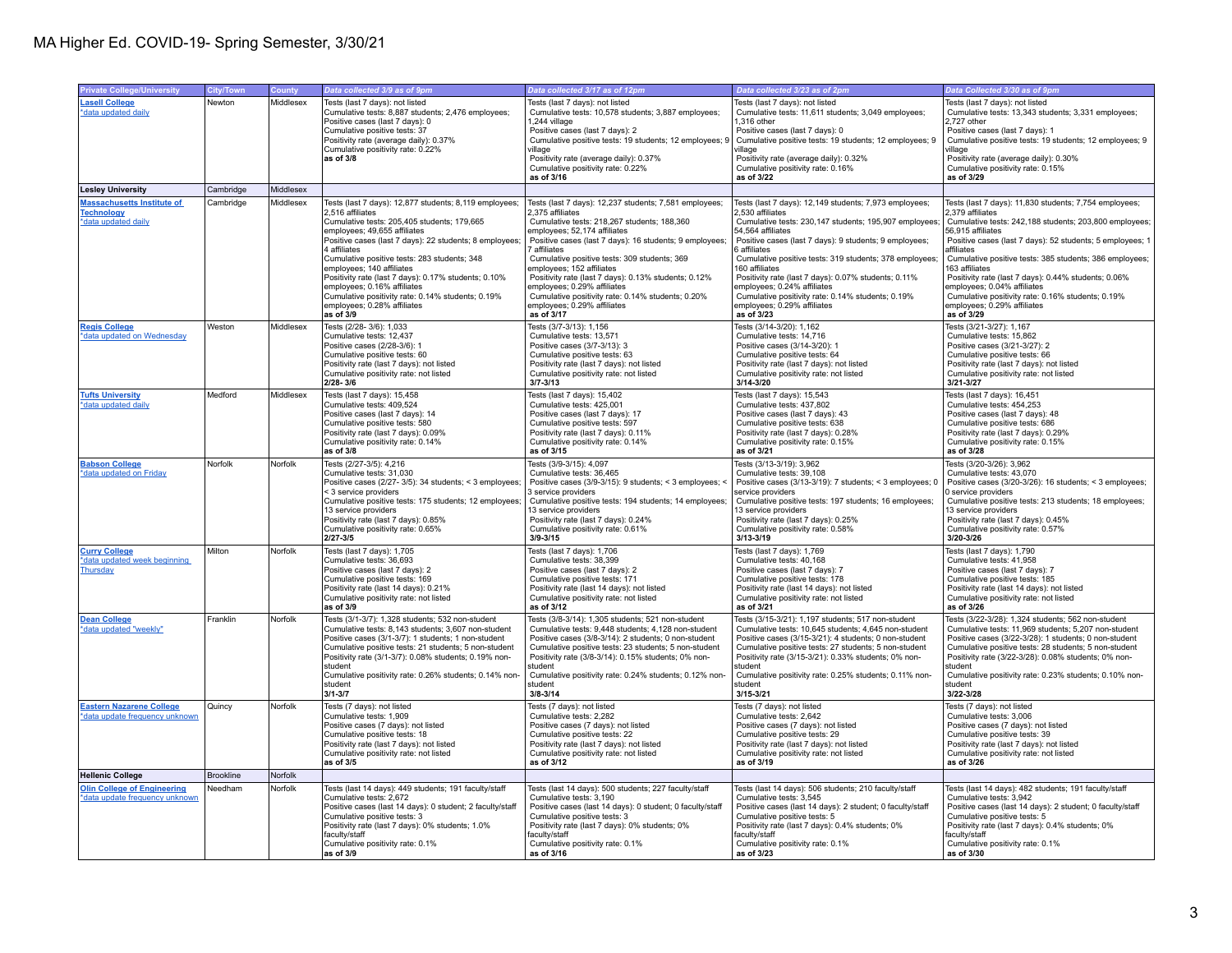## MA Higher Ed. COVID-19- Spring Semester, 3/30/21

| <b>Private College/University</b>                                                                        | <b>City/Town</b>                                      | <b>County</b> | Data collected 3/9 as of 9pm                                                                                                                                                                                                                                                                  | Data collected 3/17 as of 12pm                                                                                                                                                                                                                                                                  | Data collected 3/23 as of 2pm                                                                                                                                                                                                                                                                                      | Data Collected 3/30 as of 9pm                                                                                                                                                                                                                                                                                  |
|----------------------------------------------------------------------------------------------------------|-------------------------------------------------------|---------------|-----------------------------------------------------------------------------------------------------------------------------------------------------------------------------------------------------------------------------------------------------------------------------------------------|-------------------------------------------------------------------------------------------------------------------------------------------------------------------------------------------------------------------------------------------------------------------------------------------------|--------------------------------------------------------------------------------------------------------------------------------------------------------------------------------------------------------------------------------------------------------------------------------------------------------------------|----------------------------------------------------------------------------------------------------------------------------------------------------------------------------------------------------------------------------------------------------------------------------------------------------------------|
| Quincy College                                                                                           | Quincy                                                | Norfolk       |                                                                                                                                                                                                                                                                                               |                                                                                                                                                                                                                                                                                                 |                                                                                                                                                                                                                                                                                                                    |                                                                                                                                                                                                                                                                                                                |
| <b>Wellsley College</b><br>*data updated M-F                                                             | Wellesley                                             | Norfolk       | Tests (asymptomatic-last 7 days): 3,188<br>Cumulative tests: not listed<br>Positive cases (last 7 days): 0 students; 1 faculty/staff<br>Cumulative positive tests: not listed<br>Positivity rate (last 7 days): not listed<br>Cumulative positivity rate: not listed<br>as of 3/9             | Tests (asymptomatic-last 7 days): 3,844<br>Cumulative tests: 14,833<br>Positive cases (last 7 days): 1 students; 3 faculty/staff<br>Cumulative positive tests: not listed<br>Positivity rate (last 7 days): not listed<br>Cumulative positivity rate: not listed<br>as of 3/16                  | Tests (asymptomatic-last 7 days): 3,155<br>Cumulative tests: 17,483<br>Positive cases (last 7 days): 0 students; 4 faculty/staff<br>Cumulative positive tests: not listed<br>Positivity rate (last 7 days): not listed<br>Cumulative positivity rate: not listed<br>as of 3/23                                     | Tests (asymptomatic-last 7 days): 3,492<br>Cumulative tests: 19,001<br>Positive cases (last 7 days): 0 students; 2 faculty/staff<br>Cumulative positive tests: not listed<br>Positivity rate (last 7 days): not listed<br>Cumulative positivity rate: not listed<br>as of 3/30                                 |
| <b>Bay State College</b>                                                                                 | Boston                                                | Suffolk       |                                                                                                                                                                                                                                                                                               |                                                                                                                                                                                                                                                                                                 |                                                                                                                                                                                                                                                                                                                    |                                                                                                                                                                                                                                                                                                                |
| Benjamin Franklin Institute of<br>Technology                                                             | Boston                                                | Suffolk       |                                                                                                                                                                                                                                                                                               |                                                                                                                                                                                                                                                                                                 |                                                                                                                                                                                                                                                                                                                    |                                                                                                                                                                                                                                                                                                                |
| <b>Berklee College of Music</b><br>*data updated daily, M-F                                              | Boston                                                | Suffolk       | Tests (3/3-3/9): 4,422<br>Cumulative tests: 33,153<br>Positive cases (3/3-3/9): 3<br>Cumulative positive tests: 91<br>Positivity rate (last 7 days): 0.07%<br>Cumulative positivity rate: 0.27%<br>as of 3/9                                                                                  | Tests (3/3-3/9): 4,383<br>Cumulative tests: 37,538<br>Positive cases (3/3-3/9): 9<br>Cumulative positive tests: 100<br>Positivity rate (last 7 days): 0.21%<br>Cumulative positivity rate: 0.27%<br>as of 3/16                                                                                  | Tests (3/16-3/22): 4,310<br>Cumulative tests: 41,124<br>Positive cases (3/16-3/22): 7<br>Cumulative positive tests: 104<br>Positivity rate (last 7 days): 0.16%<br>Cumulative positivity rate: 0.25%<br>as of 3/22                                                                                                 | Tests (3/24-3/30): 4,361<br>Cumulative tests: 46,171<br>Positive cases (3/24-3/30): 15<br>Cumulative positive tests: 120<br>Positivity rate (last 7 days): 0.34%<br>Cumulative positivity rate: 0.26%<br>as of 3/30                                                                                            |
| <b>Boston Architectural College</b>                                                                      | <b>Boston</b>                                         | Suffolk       |                                                                                                                                                                                                                                                                                               |                                                                                                                                                                                                                                                                                                 |                                                                                                                                                                                                                                                                                                                    |                                                                                                                                                                                                                                                                                                                |
| <b>New England Law School</b>                                                                            | Boston                                                | Suffolk       |                                                                                                                                                                                                                                                                                               |                                                                                                                                                                                                                                                                                                 |                                                                                                                                                                                                                                                                                                                    |                                                                                                                                                                                                                                                                                                                |
| <b>Boston Universtiy</b><br>data updated daily                                                           | Boston                                                | Suffolk       | Tests (3/2-3/8): 24.196 students: 1.912 faculty:<br>5,508 staff<br>Cumulative tests: 786.153<br>Positive cases (3/8): 9<br>Cumulative positive tests: 1,617<br>Positivity rate (3/2-3/8): 0.21% students; 0.10% faculty;<br>$0.15%$ staff<br>Cumulative positivity rate: 0.21%<br>$3/2 - 3/8$ | Tests (3/9-3/15): 23,022 students; 1,799 faculty;<br>5,299 staff<br>Cumulative tests: 816.273<br>Positive cases (3/15): 9<br>Cumulative positive tests: 1,685<br>Positivity rate (3/9-3/15): 0.41% students; 0.06%<br>faculty: 0.21% staff<br>Cumulative positivity rate: 0.21%<br>$3/9 - 3/15$ | Tests (3/16-3/22): 23.043 students: 1.741 faculty:<br>5,266 staff<br>Cumulative tests: 846.323<br>Positive cases (last 7 days); not listed<br>Cumulative positive tests: 1,739<br>Positivity rate (3/16-3/22): 0.18% students; 0.06%<br>faculty: 0.21% staff<br>Cumulative positivity rate: 0.21%<br>$3/16 - 3/22$ | Tests (3/23-3/29): 23,004 students; 1,886 faculty; 5,472<br>staff<br>Cumulative tests: 876.685<br>Positive cases (last 7 days); not listed<br>Cumulative positive tests: 1,739<br>Positivity rate (3/23-3/29): 0.17% students; 0.16% faculty;<br>0.24% staff<br>Cumulative positivity rate: 0.20%<br>3/23-3/29 |
| <b>Emerson College</b><br>*data updated daily, week<br>beginning Sunday                                  | Boston                                                | Suffolk       | Tests (last 7 days): 5,566<br>Cumulative tests: 37,048<br>Positive cases (3/2-3/8): 8<br>Cumulative positive tests: 93<br>Positivity rate (3/2-3/8): 0.14%<br>Cumulative positivity rate: 0.25%<br>$3/1 - 3/7$                                                                                | Tests (last 7 days): 5,664<br>Cumulative tests: 43,661<br>Positive cases (3/8-3/14): 3<br>Cumulative positive tests: 98<br>Positivity rate (3/8-3/14): 0.05%<br>Cumulative positivity rate: 0.22%<br>$3/8 - 3/14$                                                                               | Tests (last 7 days): 5,778<br>Cumulative tests: 49,475<br>Positive cases (3/15-3/21): 6<br>Cumulative positive tests: 103<br>Positivity rate (3/15-3/21): 0.10%<br>Cumulative positivity rate: 0.21%<br>$3/15 - 3/21$                                                                                              | Tests (last 7 days): 5,711<br>Cumulative tests: 55,214<br>Positive cases (3/22-3/28): 3<br>Cumulative positive tests: 107<br>Positivity rate (3/22-3/28): 0.05%<br>Cumulative positivity rate: 0.19%<br>3/22-3/28                                                                                              |
| <b>Emmanuel College</b><br>*data updated daily M-F                                                       | Boston                                                | Suffolk       | Tests (last 7 days): not listed<br>Cumulative tests: 17,683<br>Positive cases (last 7 days): 6<br>Cumulative positive tests: 57<br>Positivity rate (last 7 days): 0.33%<br>Cumulative positivity rate: 0.32%<br>as of 3/9                                                                     | Tests (last 7 days): not listed<br>Cumulative tests: 20,059<br>Positive cases (last 7 days): 1<br>Cumulative positive tests: 58<br>Positivity rate (last 7 days): 0.4%<br>Cumulative positivity rate: 0.29%<br>as of 3/17                                                                       | Tests (last 7 days): not listed<br>Cumulative tests: 21,972<br>Positive cases (last 7 days): 3<br>Cumulative positive tests: 60<br>Positivity rate (last 7 days): 0.13%<br>Cumulative positivity rate: 0.27%<br>as of 3/22                                                                                         | Tests (last 7 days): not listed<br>Cumulative tests: 24,433<br>Positive cases (last 7 days): 9<br>Cumulative positive tests: 70<br>Positivity rate (last 7 days): 0.41%<br>Cumulative positivity rate: 0.29%<br>as of 3/30                                                                                     |
| <b>Fisher College</b>                                                                                    | Boston                                                | Suffolk       |                                                                                                                                                                                                                                                                                               |                                                                                                                                                                                                                                                                                                 |                                                                                                                                                                                                                                                                                                                    |                                                                                                                                                                                                                                                                                                                |
| <b>Laboure College</b>                                                                                   | Boston                                                | Suffolk       | Not updated as of 3/9 at 8pm                                                                                                                                                                                                                                                                  | Tests (last 7 days): not listed<br>Cumulative tests: not listed<br>Positive cases (3/8-3/14): 2<br>Cumulative positive tests: 17<br>Positivity rate (3/8-3/14): not listed<br>Cumulative positivity rate: not listed<br>$3/8 - 3/14$                                                            | Not updated as of 3/23 at 2pm                                                                                                                                                                                                                                                                                      | Tests (last 7 days): not listed<br>Cumulative tests: not listed<br>Positive cases (3/22-3/28): 0<br>Cumulative positive tests: 17<br>Positivity rate (3/22-3/28): not listed<br>Cumulative positivity rate: not listed<br>3/22-3/28                                                                            |
| <b>Massachusetts College of</b><br><b>Pharmacy and Health Sciences</b><br>*data update frequency unknown | Boston/Worcest Suffolk<br>er/Manchester.<br><b>NH</b> |               | Tests (last 7 days); not listed<br>Cumulative tests: 89,741<br>Positive cases (last 7 days): not listed<br>Cumulative positive tests: 414<br>Positivity rate (last 7 days): not listed<br>Cumulative positivity rate: 0.5%<br>as of 3/6                                                       | Tests (last 7 days): not listed<br>Cumulative tests: 93,604<br>Positive cases (last 7 days): not listed<br>Cumulative positive tests: 419<br>Positivity rate (last 7 days): not listed<br>Cumulative positivity rate: 0.5%<br>as of 3/13                                                        | Tests (last 7 days); not listed<br>Cumulative tests: 97,300<br>Positive cases (last 7 days): not listed<br>Cumulative positive tests: 432<br>Positivity rate (last 7 days): not listed<br>Cumulative positivity rate: 0.4%<br>as of 3/21                                                                           | Tests (last 7 days): not listed<br>Cumulative tests: 100,902<br>Positive cases (last 7 days): not listed<br>Cumulative positive tests: 441<br>Positivity rate (last 7 days): not listed<br>Cumulative positivity rate: 0.4%<br>as of 3/28                                                                      |
| The New England Conservatory Boston<br>of Music<br>*data updated on Friday                               |                                                       | Suffolk       | Tests (last 7 days): 850<br>Cumulative tests: 17,147<br>Positive cases (last 7 days): 0<br>Cumulative positive tests: not listed<br>Positivity rate (last 7 days): 0.0%<br>Cumulative positivity rate: 0.2%<br>listed as "week of Feb 26"                                                     | Tests (last 7 days): 850<br>Cumulative tests: 18,003<br>Positive cases (last 7 days): 1<br>Cumulative positive tests: not listed<br>Positivity rate (last 7 days): 0.11%<br>Cumulative positivity rate: 0.21%<br>week of 3/5                                                                    | Tests (last 7 days): 720<br>Cumulative tests: 18,750<br>Positive cases (last 7 days): 0<br>Cumulative positive tests: not listed<br>Positivity rate (last 7 days): 0.0%<br>Cumulative positivity rate: 0.21%<br>week of 3/19                                                                                       | Tests (last 7 days): 589<br>Cumulative tests: 19,354<br>Positive cases (last 7 days): 0<br>Cumulative positive tests: not listed<br>Positivity rate (last 7 days): 0.0%<br>Cumulative positivity rate: 0.2%<br>week of 3/26                                                                                    |
| North Bennet Street School                                                                               | Boston                                                | Suffolk       |                                                                                                                                                                                                                                                                                               |                                                                                                                                                                                                                                                                                                 |                                                                                                                                                                                                                                                                                                                    |                                                                                                                                                                                                                                                                                                                |
| <b>Northeastern University</b><br>*data updated daily, week<br>beginning Sunday                          | Boston                                                | Suffolk       | Tests (3/1-3/7): 19,672<br>Cumulative tests: 805,923<br>Positive cases (3/1-3/7): 34<br>Cumulative positive tests: 1,178 students; 127<br>faculty/staff; 126 contract employees<br>Positivity rate (last 7 days): 0.18%<br>Cumulative positivity rate: not listed<br>$3/1 - 3/7$              | Tests (3/8-3/14): 29,568<br>Cumulative tests: 835,491<br>Positive cases (3/8-3/14): 39<br>Cumulative positive tests: 1,215 students; 129<br>faculty/staff; 126 contract employees<br>Positivity rate (last 7 days): 0.13%<br>Cumulative positivity rate: not listed<br>$3/8 - 3/14$             | Tests (3/17-3/21): 18,974<br>Cumulative tests: 864,572<br>Positive cases (3/17-3/21): 32<br>Cumulative positive tests: 1,256 students; 133<br>faculty/staff; 129 contract employees<br>Positivity rate (last 7 days): 0.17%<br>Cumulative positivity rate: not listed<br>$3/17 - 3/21$                             | Tests (3/23-3/28): 23,216<br>Cumulative tests: 893,628<br>Positive cases (3/23-3/28): 118<br>Cumulative positive tests: 1,380 students; 139<br>faculty/staff; 136 contract employees<br>Positivity rate (last 7 days): 0.47%<br>Cumulative positivity rate: not listed<br>3/23-3/28                            |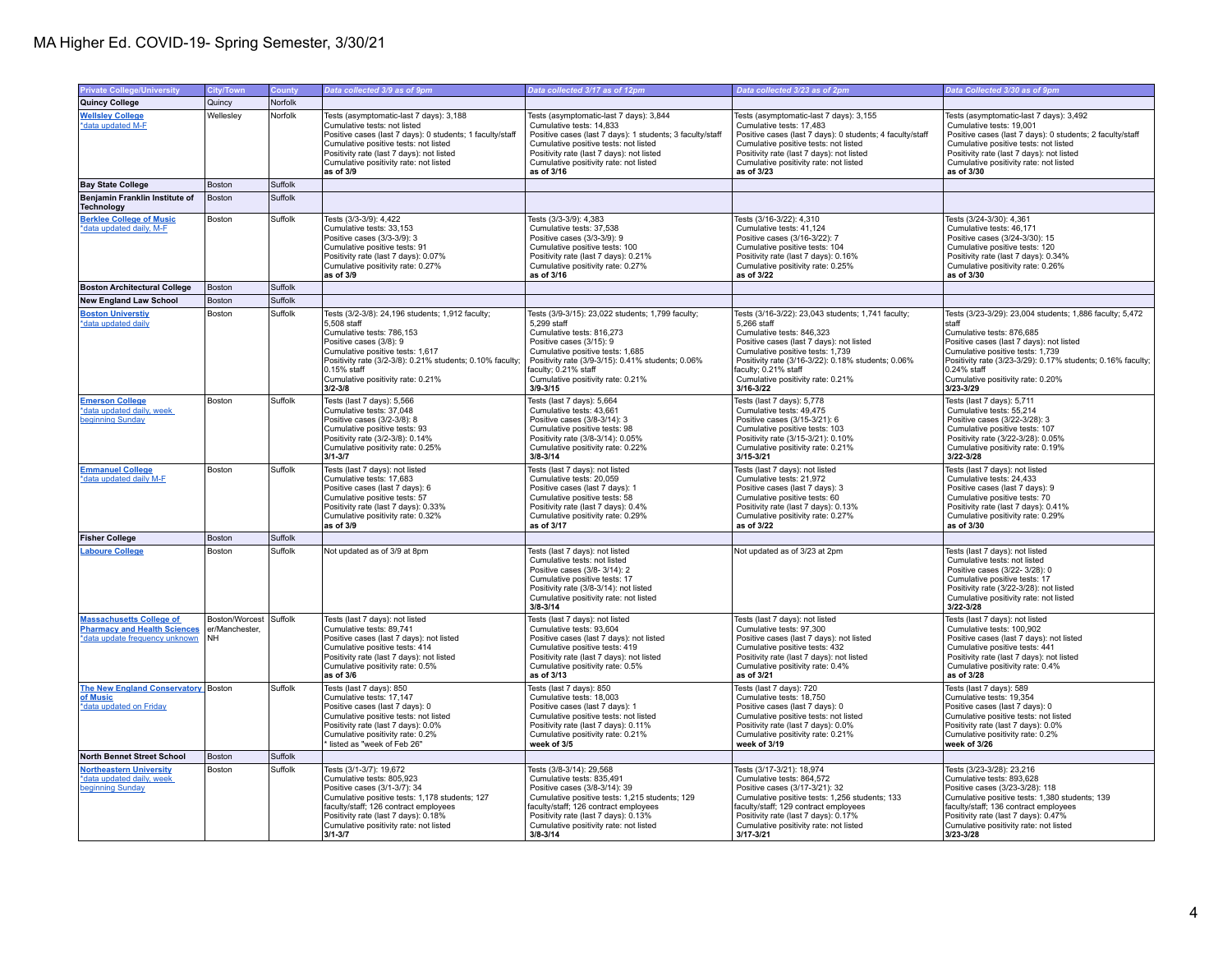| <b>Private College/University</b>                                                    | City/Town        | <b>County</b> | Data collected 3/9 as of 9pm                                                                                                                                                                                                                                            | Data collected 3/17 as of 12pm                                                                                                                                                                                                                                           | Data collected 3/23 as of 2pm                                                                                                                                                                                                                                         | Data Collected 3/30 as of 9pm                                                                                                                                                                                                                                           |
|--------------------------------------------------------------------------------------|------------------|---------------|-------------------------------------------------------------------------------------------------------------------------------------------------------------------------------------------------------------------------------------------------------------------------|--------------------------------------------------------------------------------------------------------------------------------------------------------------------------------------------------------------------------------------------------------------------------|-----------------------------------------------------------------------------------------------------------------------------------------------------------------------------------------------------------------------------------------------------------------------|-------------------------------------------------------------------------------------------------------------------------------------------------------------------------------------------------------------------------------------------------------------------------|
| <b>Simmons University</b><br>*data updated weekly                                    | Boston           | Suffolk       | Not updated as of 3/9 at 8pm                                                                                                                                                                                                                                            | Not updated as of 3/17 at 12pm                                                                                                                                                                                                                                           | Tests (last 7 days): not listed<br>Cumulative tests: 9,376<br>Positive cases (last 7 days): 1<br>Cumulative positive tests: not listed<br>Positivity rate (last 7 days): 0.0%<br>Cumulative positivity rate: 0.18%<br>as of 3/23                                      | Not updated as of 3/30 at 9pm                                                                                                                                                                                                                                           |
| <b>Suffolk University</b><br>*data update frequency unknown                          | Boston           | Suffolk       | Tests (2/26-3/4): 3,092<br>Cumulative tests: 63,695<br>Positive cases (2/26-3/4): 12<br>Cumulative positive tests: 237<br>Positivity rate (last 7 days): not listed<br>Cumulative positivity rate: 0.372%<br>as of 3/5                                                  | Tests (3/7-3/13): 3,016<br>Cumulative tests: 67,280<br>Positive cases (3/7-3/13): 7<br>Cumulative positive tests: 246<br>Positivity rate (last 7 days): not listed<br>Cumulative positivity rate: 0.366%<br>as of 3/14                                                   | Tests (3/15-3/20): 2,848<br>Cumulative tests: 70,060<br>Positive cases (3/15-3/20): 9<br>Cumulative positive tests: 255<br>Positivity rate (last 7 days): not listed<br>Cumulative positivity rate: 0.364%<br>as of 3/21                                              | Tests (3/21-3/28): 3,034<br>Cumulative tests: 73,039<br>Positive cases (3/21-3/28): 13<br>Cumulative positive tests: 268<br>Positivity rate (last 7 days): not listed<br>Cumulative positivity rate: 0.367%<br>as of 3/29                                               |
| <b>Urban College of Boston</b>                                                       | Boston           | Suffolk       |                                                                                                                                                                                                                                                                         |                                                                                                                                                                                                                                                                          |                                                                                                                                                                                                                                                                       |                                                                                                                                                                                                                                                                         |
| <b>Wentworth Institute of</b><br><b>Technology</b><br>*data update frequency unknown | Boston           | Suffolk       | Tests (last 7 days): 3,655<br>Cumulative tests: 22,223<br>Positive cases (last 7 days): 8<br>Cumulative positive tests: 67<br>Positivity rate (last 7 days): 0.20%<br>Cumulative positivity rate: not listed<br>as of 3/9                                               | Tests (last 7 days): 3,546<br>Cumulative tests: 25.126<br>Positive cases (last 7 days): 5<br>Cumulative positive tests: 71<br>Positivity rate (last 7 days): 0.20%<br>Cumulative positivity rate: not listed<br>as of 3/17                                               | Tests (last 7 days): 3,600<br>Cumulative tests: 28.467<br>Positive cases (last 7 days): 6<br>Cumulative positive tests: 79<br>Positivity rate: 0.10%<br>Cumulative positivity rate: not listed<br>as of 3/23                                                          | Tests (last 7 days): 3,613<br>Cumulative tests: 32.105<br>Positive cases (last 7 days): 26<br>Cumulative positive tests: 105<br>Positivity rate: 1.0%<br>Cumulative positivity rate: not listed<br>as of 3/30                                                           |
| <b>William James College</b>                                                         | Boston           | Suffolk       |                                                                                                                                                                                                                                                                         |                                                                                                                                                                                                                                                                          |                                                                                                                                                                                                                                                                       |                                                                                                                                                                                                                                                                         |
| <b>Anna Maria College</b><br>*data updated on Friday                                 | Paxton           | Worcester     | Tests (last 7 days): 1,411<br>Cumulative tests: 5.255<br>Positive cases (last 7 days): 9<br>Cumulative positive tests: 29<br>Positivity rate (last 7 days); not listed<br>Cumulative positivity rate: 0.44%<br>as of 3/5                                                | Tests (last 7 days): 1,399<br>Cumulative tests: 8.064<br>Positive cases (last 7 days): 6<br>Cumulative positive tests: 35<br>Positivity rate (last 7 days): not listed<br>Cumulative positivity rate: 0.43%<br>as of 3/14                                                | Tests (last 7 days): 1,964<br>Cumulative tests: 9.932<br>Positive cases (last 7 days): 7<br>Cumulative positive tests: 42<br>Positivity rate (last 7 days): 0.36%<br>Cumulative positivity rate: 0.42%<br>as of 3/20                                                  | Tests (last 7 days): 2,379<br>Cumulative tests: 11.247<br>Positive cases (last 7 days): 6<br>Cumulative positive tests: 43<br>Positivity rate (last 7 days): 0.27%<br>Cumulative positivity rate: 0.38%<br>as of 3/30                                                   |
| <b>Assumption College</b><br>*data updated on Friday                                 | Worcester        | Worcester     | Tests (last 7 days): not listed<br>Cumulative tests: 17.279<br>Positive cases (last 7 days): not listed<br>Cumulative positive tests: 25 students; 22 employees<br>Positivity rate: not listed<br>Cumulative positivity rate: 0.27%<br>as of 3/8                        | Not updated as of 3/17 at 12pm                                                                                                                                                                                                                                           | Tests (last 7 days): not listed<br>Cumulative tests: 22,301<br>Positive cases (last 7 days): not listed<br>Cumulative positive tests: 27 students; 22 employees<br>Positivity rate: not listed<br>Cumulative positivity rate: 0.21%<br>as of 3/19                     | Not updated as of 3/30 at 9pm                                                                                                                                                                                                                                           |
| <b>Becker College</b><br>*data updated on Tuesday                                    | Worcester        | Worcester     | Tests (last 7 days): 1,428<br>Cumulative tests: 9.778<br>Positive cases (last 7 days): 5<br>Cumulative positive tests: not listed<br>Positivity rate (last 7 days): not listed<br>Cumulative positivity rate: not listed<br>as of 3/9                                   | Tests (last 7 days): 1,384<br>Cumulative tests: 11.180<br>Positive cases (last 7 days): 1<br>Cumulative positive tests: not listed<br>Positivity rate (last 7 days): not listed<br>Cumulative positivity rate: not listed<br>as of 3/16                                  | Tests (last 7 days): 1,409<br>Cumulative tests: 12.597<br>Positive cases (last 7 days): 4<br>Cumulative positive tests: not listed<br>Positivity rate (last 7 days): not listed<br>Cumulative positivity rate: not listed<br>as of 3/23                               | Tests (last 7 days): 1,299<br>Cumulative tests: 13.910<br>Positive cases (last 7 days): 1<br>Cumulative positive tests: not listed<br>Positivity rate (last 7 days): not listed<br>Cumulative positivity rate: not listed<br>as of 3/30                                 |
| <b>Clark University</b><br>*data updated daily                                       | Worcester        | Worcester     | Tests (last 7 days): 3,142<br>Cumulative tests: not listed<br>Positive cases (last 7 days): 4<br>Cumulative positive tests (last 30 days): 19<br>Positivity rate (last 7 days): not listed<br>Cumulative positivity rate: not listed<br>as of 3/9                       | Tests (last 7 days): 5,553<br>Cumulative tests: not listed<br>Positive cases (last 7 days): 10<br>Cumulative positive tests (last 30 days): 21<br>Positivity rate (last 7 days): not listed<br>Cumulative positivity rate: not listed<br>as of 3/16                      | Tests (last 7 days): 5,524<br>Cumulative tests: 14,237<br>Positive cases (last 7 days): 4<br>Cumulative positive tests (last 30 days): 25<br>Positivity rate (last 7 days): not listed<br>Cumulative positivity rate: not listed<br>as of 3/23                        | Tests (last 7 days): 5,488<br>Cumulative tests: 19,727<br>Positive cases (last 7 days): 5<br>Cumulative positive tests (last 30 days): 27<br>Positivity rate (last 7 days): not listed<br>Cumulative positivity rate: not listed<br>as of 3/30                          |
| <b>Holy Cross College</b><br>*data updated daily                                     | Worcester        | Worcester     | Tests (last 7 days): not listed<br>Cumulative tests: 69.172<br>Positive cases (last 7 days): not listed<br>Cumulative positive tests: 120 students; 46 staff; 3<br>other<br>Positivity rate (last 7 days): 0.32%<br>Cumulative positivity rate: not listed<br>as of 3/9 | Tests (last 7 days): not listed<br>Cumulative tests: 75.537<br>Positive cases (last 7 days): not listed<br>Cumulative positive tests: 142 students; 46 staff; 3<br>other<br>Positivity rate (last 7 days): 0.33%<br>Cumulative positivity rate: not listed<br>as of 3/17 | Tests (last 7 days): not listed<br>Cumulative tests: 80.932<br>Positive cases (last 7 days): not listed<br>Cumulative positive tests: 160 students; 47 staff; 3 other<br>Positivity rate (last 7 days): 0.37%<br>Cumulative positivity rate: not listed<br>as of 3/23 | Tests (last 7 days): not listed<br>Cumulative tests: 86.988<br>Positive cases (last 7 days): not listed<br>Cumulative positive tests: 171 students; 48 staff; 3 other<br>Positivity rate (last 7 days): 0.24%<br>Cumulative positivity rate: not listed<br>as of 3/30   |
| <b>Nichols College</b><br>*data updated weekly beginning<br>Monday                   | Dudley           | Worcester     | Tests (3/1-3/5): 1,897<br>Cumulative tests: 36,171<br>Positive cases (3/1-3/5): 7<br>Cumulative positive tests: 71<br>Positivity rate (last 7 days): 0.369%<br>Cumulative positivity rate: 0.19%<br>as of 3/5                                                           | Tests (3/8-3/12): 1,886<br>Cumulative tests: 38,057<br>Positive cases (3/8-3/12): 3<br>Cumulative positive tests: 74<br>Positivity rate (last 7 days): 0.369%<br>Cumulative positivity rate: 0.19%<br>as of 3/12                                                         | Tests (3/15-3/19): 1,810<br>Cumulative tests: 39,867<br>Positive cases (3/15-3/19): 3<br>Cumulative positive tests: 77<br>Positivity rate (3/15-3/19): 0.165%<br>Cumulative positivity rate: 0.19%<br>as of 3/19                                                      | Tests (3/22-3/26): 1,959<br>Cumulative tests: 41,826<br>Positive cases (3/22-3/26): 24<br>Cumulative positive tests: 101<br>Positivity rate (3/22-3/26): 1.23%<br>Cumulative positivity rate: 0.24%<br>as of 3/26                                                       |
| <b>Worcester Polytechnic Institute Worcester</b><br>*data updated M-F                |                  | Worcester     | Tests (last 7 days): 8,832<br>Cumulative tests. (last 30 days): 37,112<br>Positive cases (last 7 days): 20<br>Cumulative positive tests (last 30 days): 57<br>Positivity rate (last 7 days): 0.231%<br>Cumulative positivity rate (last 30 days): 0.157%<br>as of 3/8   | Tests (last 7 days): 7,772<br>Cumulative tests. (last 30 days): 36,297<br>Positive cases (last 7 days): 7<br>Cumulative positive tests (last 30 days): 50<br>Positivity rate (last 7 days): 0.092%<br>Cumulative positivity rate (last 30 days): 0.141%<br>as of 3/16    | Tests (last 7 days): 8,665<br>Cumulative tests. (last 30 days): 36,370<br>Positive cases (last 7 days): 4<br>Cumulative positive tests (last 30 days): 51<br>Positivity rate (last 7 days): 0.047%<br>Cumulative positivity rate (last 30 days): 0.143%<br>as of 3/22 | Tests (last 7 days): 10,999<br>Cumulative tests. (last 30 days): 37,792<br>Positive cases (last 7 days): 13<br>Cumulative positive tests (last 30 days): 51<br>Positivity rate (last 7 days): 0.131%<br>Cumulative positivity rate (last 30 days): 0.138%<br>as of 3/29 |
| <b>Boston Graduate School of</b><br>Psyhcoanalysis                                   | <b>Brookline</b> | Middlesex     |                                                                                                                                                                                                                                                                         |                                                                                                                                                                                                                                                                          |                                                                                                                                                                                                                                                                       |                                                                                                                                                                                                                                                                         |